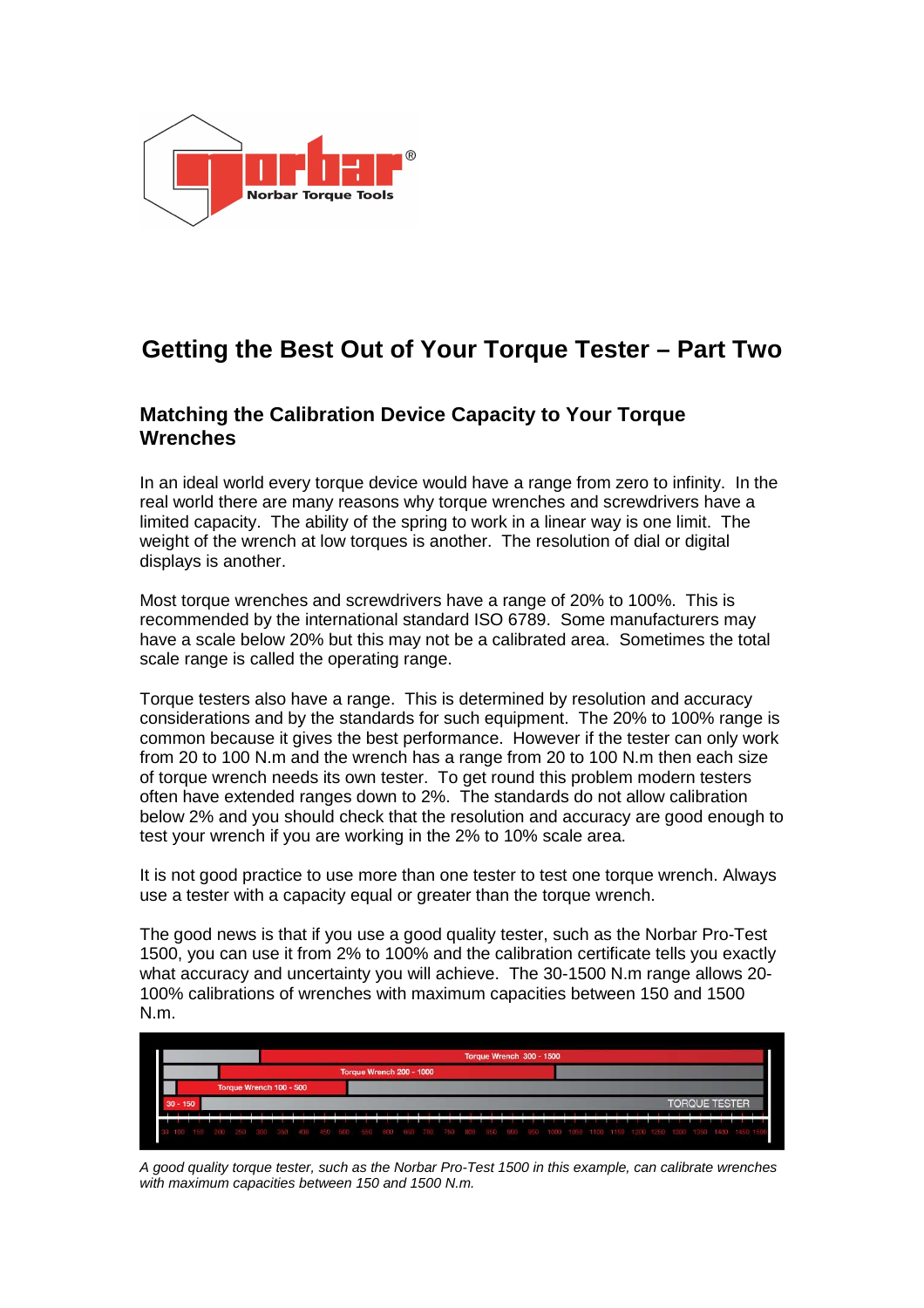## **Different modes and settings**

Most torque testers have a "Track" mode. This means that the display changes as you vary the torque applied. It is used mainly for calibration and to set the zero before use.

Testers for cam operated screwdrivers and dial or electronic wrenches use "Peak Hold" mode. This holds the highest torque achieved to allow comparison with the wrench display.

Use of the "Peak Hold" mode with "click" torque wrenches will give incorrect readings. For these wrenches you should use "First Peak" mode. This captures the point at which the torque peaks and decreases by an amount as the mechanism operates. This mode is used in calibration of "click" wrenches around the world and is accepted as the consistent way to calibrate the wrench.



The three modes common to most electronic torque testers.

# **Warm Up and Zeroing**

Most torque testers have strain gauges to measure the applied torque. These testers should be allowed to warm up for at least 15 minutes before use. This allows the current passing through the strain gauges to expand the metal and for this expansion to be "zeroed out" before use. Before applying torque you should zero the tester and then operate the wrench five times at its maximum capacity. You should then observe the change in zero. A change of more than 1% may suggest a problem and you should seek advice. Re-zero the tester and you are ready to start the calibration.

#### **Adjustment of the Wrench**

The golden rule is always approach the target torque setting from below. If you overshoot then wind the adjustment back and approach from below again. This is to minimise variation caused by play in the adjusting mechanism.

The sequence is to calibrate at 20% or the lowest scale value marked if below 20%. Five successive readings are taken and recorded. The wrench is then adjusted to 60% of maximum value and then to 100%, taking five readings at each point.

Some wrenches are not adjustable, or may not have a scale. These wrenches are used in situations where the operator does not need to adjust the torque value. Such wrenches are operated 10 times at the set value and the readings recorded.